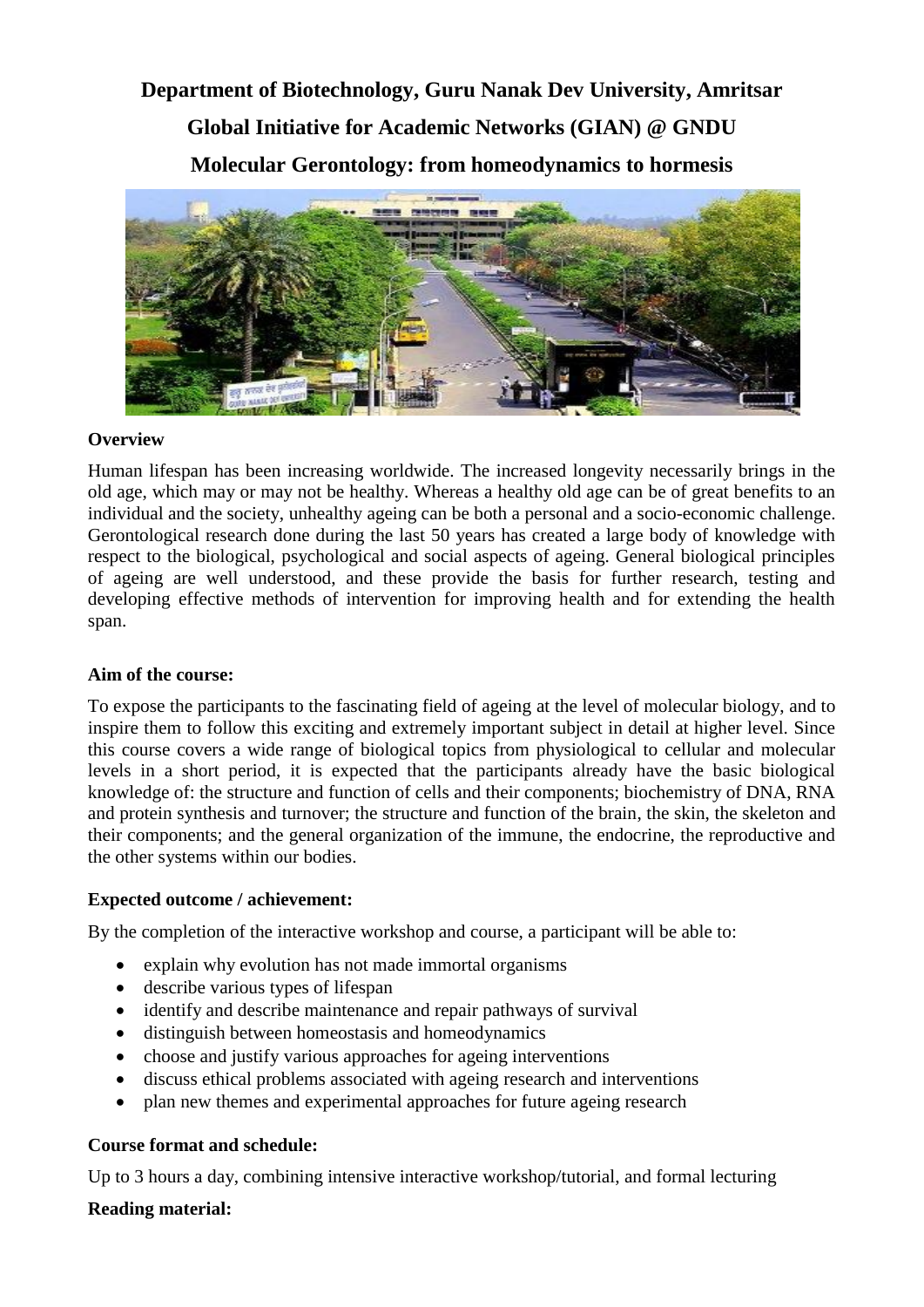A short compendium (approx. 80 pages), titled BIOGERONTOLOGY, specially prepared for this course, will be provided to all participants as a pdf or a printed version.

### **Teaching Faculty with allotment of Lectures and Tutorials: Prof. SIS Rattan: 22 hrs of Lectures and Tutorials/workshops; Prof. Gurcharan Kaur (GK): 6 hrs Lectures/workshops**

### **Course details**

### **Duration: Oct. 8 to 18, 2018 (10 days)**

### *Course plan and schedule:*

### *Monday; Oct 08, 2018; 1 hr lecture, 1 hr workshop/tutorial*

- How do we know anything revealed versus derived knowledge
- Observation and formulating the question lifespan of an individual is limited
- Making the course and creating a framework
- What is life and what is a living system
- Homeostasis versus homeodynamics

### *Tuesday; Oct 09, 2018; 1 hr lecture, 2 hr workshop/tutorial*

- Lifespan, ageing and age-related diseases
- The nature of the lifespan and its boundaries
- Rapid-, negligible- or progressive senescence
- Survival curves and mortality rates
- Human life expectancies

### *Wednesday; Oct 10, 2018; 2 hr lecture, 1 hr workshop/tutorial*

- Why evolution allows ageing
- Adaptive and non-adaptive reasons for ageing
- Antagonistic pleiotropy
- Disposable soma and immortality of the germ line
- The purpose of life, and the essential lifespan
- Homeodynamic space

### *Thursday; Oct 11, 2018; 2 hr workshop/tutorial*

- Who is an old person
- When does ageing begin
- How to study ageing
- Choice of experimental systems
- Animal models of ageing studies
- Human studies: cross sectional versus longitudinal
- Levels of descriptive changes

### *Friday; Oct 12, 2018; 2 hr lecture, 2 hr workshop/tutorial*

- Cellular ageing
- The Hayflick limit and the phenomenon
- Relevance to ageing *in vivo*
- Phenotype of ageing cells
- The nature of the Hayflick limit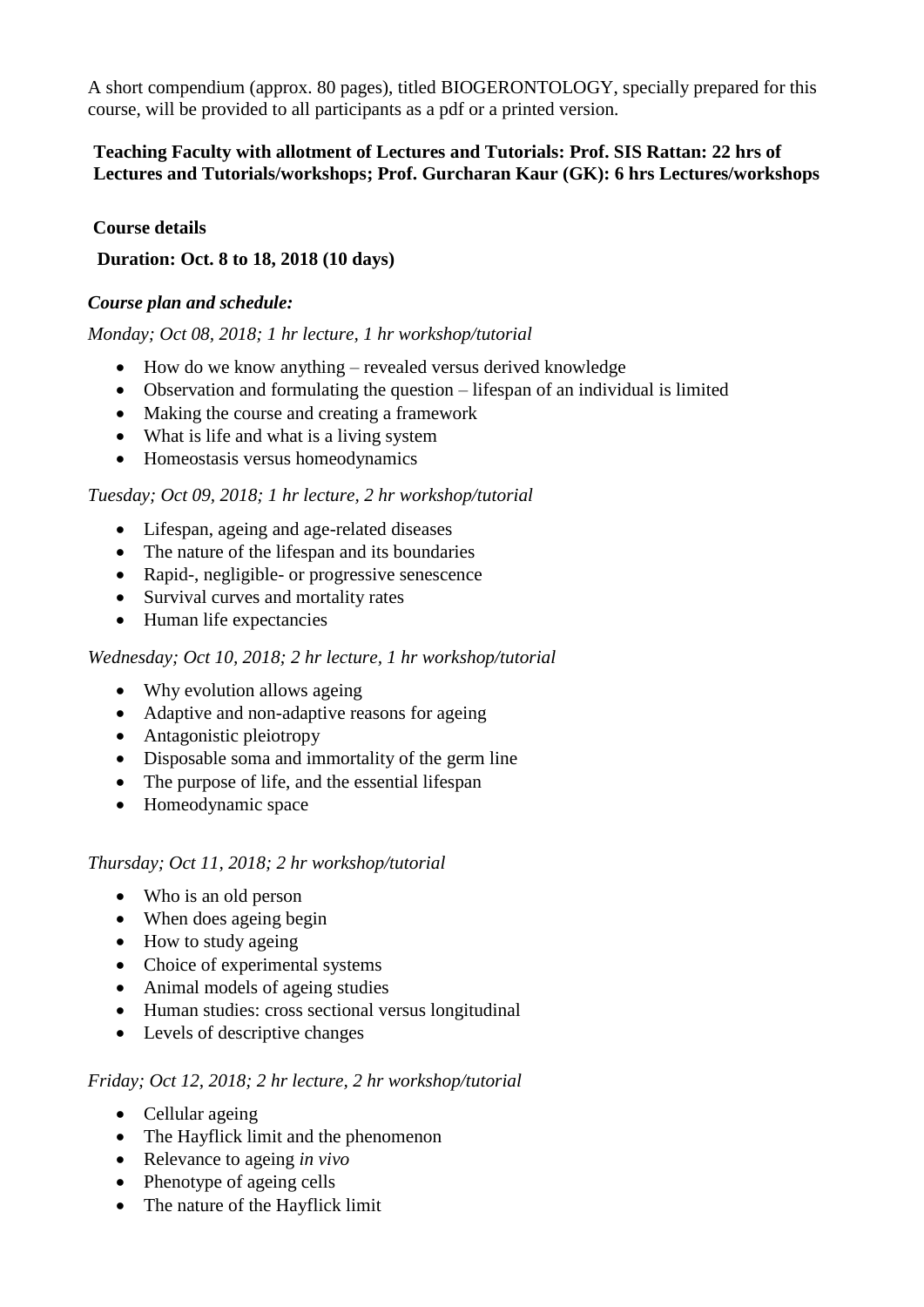### *Saturday; Oct 13, 2018; 2 hr lecture, 2 hr workshop/tutorial*

- Descriptive aspects of the ageing body
- The skin and the immune system
- The neuro-endocrine system
- The cardiovascular system
- The muscular-skeletal system
- Circadian rhythms

# *Monday; Oct 15, 2018; 2 hr workshop/tutorial*

- Ageing versus disease
- Management, maintenance, prevention, enhancement
- Stress and health
- Hormesis and hormetins

### *Tuesday; Oct 16, 2018; 2 hr lecture, 2 hr workshop/tutorial*

- Understanding health
- Reverting ageing
- Stopping ageing
- Slowing down ageing
- Eliminating death

# *Wednesday; Oct 17, 2018; 1 hr lecture, 2 hr workshop/tutorial*

- Social and psychological aspects of ageing
- Living in old age
- Ethics of ageing interventions
- Your ideal research project

### *Thursday; Oct 18, 2018; 1 hr lecture, 2 hr workshop/tutorial*

- Ideal research projects
- Recapitulation
- Exam and discussion

# **Date of Examination: October 18, 2018**

# **Who can attend this Course:**

- Students at all levels (B.Sc./MSc/PhD) of different subject areas of Life Sciences, Chemistry, Physics etc.
- Faculty from reputed academic institutions
- Researchers /Post-doc/ Research Associate from Universities, Govt and R&D laboratories

# **Registration Fees:**

Participants from abroad: US \$ 200 Participants from Academic Institutions in India: BSc Students: Rs. 500/- MSc Students: Rs. 1000/- PhD Students: Rs. 1500/- Faculty members: Rs. 2000/-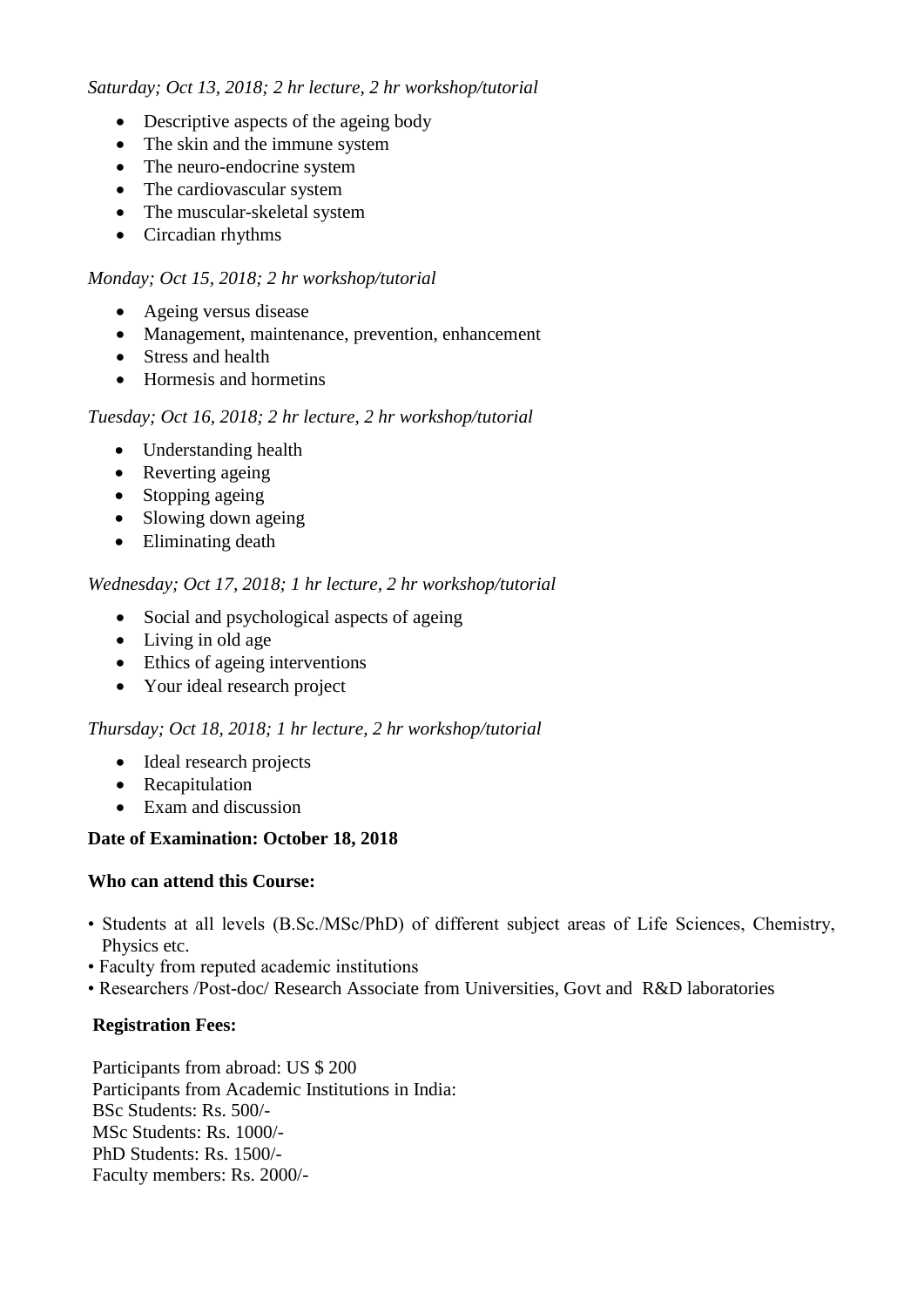# **Detailed CV of Experts**

### **PROF. SURESH RATTAN**

# *Work address*

Laboratory of Cellular Ageing, Department of Molecular Biology and Genetics, Aarhus University, Gustav WiedsVej 10-C, 8000 Aarhus C, Denmark Phone: +45 8715 5436; Mobile: +45 2899 2496; e-mail: [rattan@mbg.au.dk](mailto:rattan@mbg.au.dk) Aarhus University link: [http://pure.au.dk/portal/en/persons/suresh-rattan%282a4e1855-73fa-4ec6](http://pure.au.dk/portal/en/persons/suresh-rattan%282a4e1855-73fa-4ec6-b498-fadabea36b2a%29.html) [b498-fadabea36b2a%29.html](http://pure.au.dk/portal/en/persons/suresh-rattan%282a4e1855-73fa-4ec6-b498-fadabea36b2a%29.html) Personal website: [http://sureshrattan.com](http://sureshrattan.com/) *Present nationality:* Danish

**Teaching Faculty: Prof. SURESH RATTAN** is a biogerontologist and heads the Laboratory of Cellular Ageing, at the Department of Molecular Biology and Genetics, Aarhus University, Denmark. His research and teaching expertise is in the area of ageing of normal human cells in culture, regulation of protein synthesis, modifications and turnover during cellular ageing, development of the concept of gerontogenes, discovering the ageing-modulatory effects of cytokinins kinetin and zeatin (presently used in several skin care products), and pioneering the testing and application of the concept of mild stress-induced hormesis and hormetins in ageing research and interventions. He has more than 30 years of experience in teaching of undergraduates and post-graduates in cellular and molecular biology, and he has successfully supervised 10 PhD and more than 40 MSc research projects. He has published more than 240 scientific articles, and has compiled 15 books, including books for children, general public and research scientists. He is the founder and Editor-in-Chief of *Biogerontology –* an international peer reviewed journal published by Springer.

### *Academic Qualifications*

- Dr. Scient. (D.Sc.) 1995, Aarhus University, Denmark.
- Ph.D. 1982, National Institute for Medical Research, Mill Hill, London, UK.
- M.Phil. 1979, Jawaharlal Nehru University, New Delhi, India.
- M.Sc. 1977; Guru Nanak Dev University, Amritsar, India.

### *Teaching/research guidance experience*

- PhD research supervision/co-supervision: 10
- MSc research supervision/co-supervision: 31
- BSc and ERASMUS research supervision: 32

### *Awards, International recognition and other activities*

- Honorary Visiting Professor, Faculty of Biotechnology, University of Rzeszow, Poland (from Jan.  $2018 - )$
- Honorary Professor, Faculty of Science, Palacky University, Olomouc, Czech Republic (2012- 2016)
- Lord Cohen Medal in Gerontology (2011), from the British Society for Research on Ageing (BSRA).
- Honorary Doctorate from the Russian Academy of Medical Sciences (St. Petersburg branch), 2010.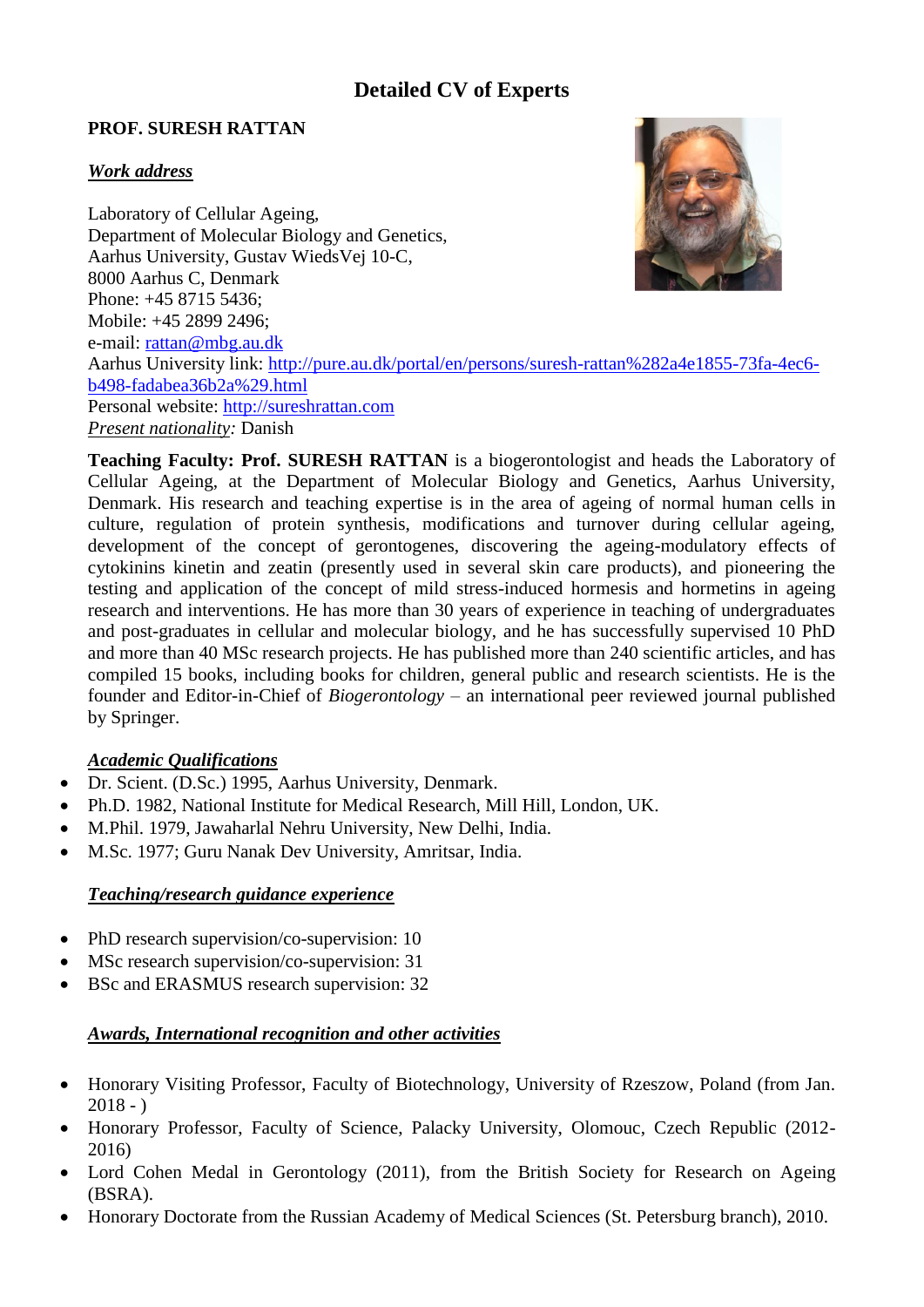- Founder and Editor-in-Chief, *Biogerontology* (from 2000, an international peer-reviewed journal, Springer Publishers).
- President, Biological Section, International Association of Gerontology and Geriatrics (IAGG)- European Region (2011-2015; and 2015-2019)
- Member, International Dose Response Society, USA (from 2006)
- Member, Danish Natural Science Academy (DNA: from 2004).
- Life Member, the Cell Stress Society, USA (from 1999).
- Life Member, Association of Gerontology, India (from 1983).
- PhD/DSc examiner for universities in Denmark, Sweden, Italy, UK, India.
- Member of various grant evaluation committees in UK, USA, France, Germany, The Netherlands, Switzerland, Austria, Ireland, Singapore, Russia, Georgia, Estonia, Turkey, and the European Research Council (ERC).

### *Research areas, expertise and commercial developments*

- Ageing of normal human cells in culture.
- Development of the concept of ageing genes, gerontogenes.
- Discovering the ageing-modulatory effects of cytokinins: kinetin and zeatin (used in several skin care products)
- Pioneering the testing and application of the concept of mild stress-induced hormesis and hormetins in ageing research and interventions (basis of novel skin-care products by various companies).

### *Publication metrics from Google Scholar (as per April 2018)*

- Number of scientific articles: 230+; h-index: 53; i10-index: 152; #Citations: 9366
- Patents worldwide patents on the anti-ageing effects of kinetin and zeatin (1994).
- Books 13 (edited/co-edited) on various aspects of the biology of ageing.
- Popular science and educational books for children- 3; published in English, Danish, Punjabi, Hindi, Polish and Romanian.

*Publications: for full details, see personal website for the list of articles, books, patents etc at:*  <http://sureshrattan.com/category/publications/c35-research-papers/>

### *Selected publications of most significant work (from a total of 230+)*

- Rattan, S.I.S. and Hayflick.L. (eds.) Cellular Ageing and Replicative Senescence. Springer Publishers, The Netherlands; 2016
- Demirovic, D., Nizard, C. and Rattan, S.I.S. Basal level of autophagy is increased in aging human skin fibroblasts i*n vitro*, but not in old skin. *PLoS-One 10(5): e0126546, 2015.*
- Nedic, O., Rogowska-Wrzesinska, A. and Rattan, S.I.S. Standardization and quality control in quantifying non-enzymatic protein modifications in relation to ageing and disease: why is it important and why is it hard? *Redox Biology, 5: 91-100, 2015.*
- *Rattan, S.I.S and Le Bourg, E. (eds.) Hormesis in Health and Disease. CRC Press, USA, 2014.*
- Jørgensen, P., Milkovic, L., Zarkovic, N., Waeg, G. and Rattan, S.I.S. Lipid peroxidation-derived 4 hydroxynonenal-modified proteins accumulate in human facial skin fibroblasts during ageing in vitro. *Biogerontology,15: 105-110, 2014.*
- Rattan, S.I.S. Aging is not a disease: implications for interventions. *Aging and Disease 5: 196-202, 2014.*
- Rattan, S.I.S. Healthy ageing, but what is health? *Biogerontology, 14: 673-677, 2013.*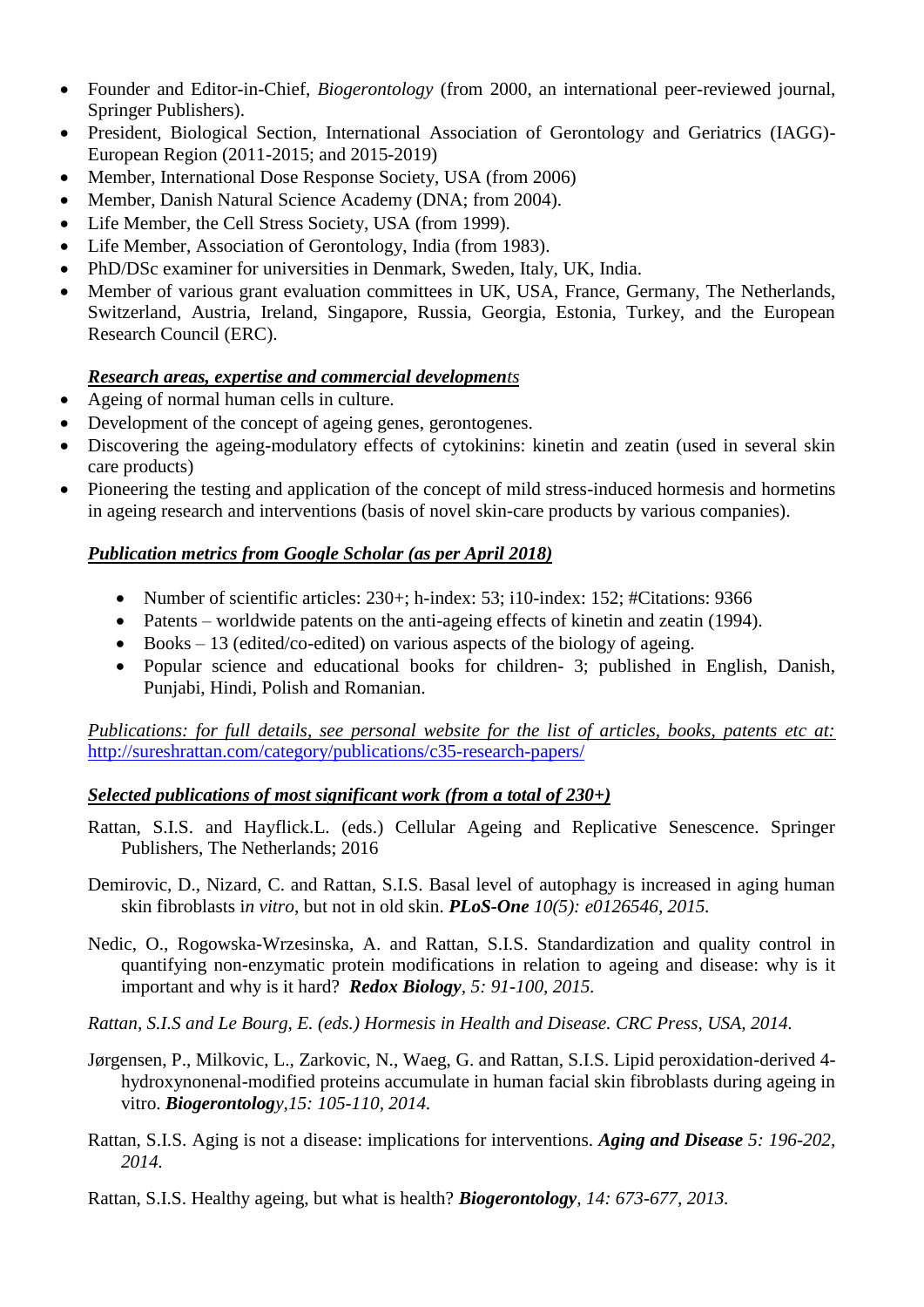- Nedic, O., Rattan, S.I.S., Grune, T. and Trougakos, I.P. Molecular effects of advanced glycation end products (AGEs) on cell signalling pathways, ageing and pathophysiology. *Free Radical Research, 47 (suppl. 1) 28-38, 2013.*
- Demirovic, D. and Rattan, S.I.S. Establishing cellular stress response profiles as biomarkers of homeodynamics, health and hormesis. *Experimental Gerontology, 48: 94-98, 2013*
- Rattan, S.I.S. Rationale and methods of discovering hormetins as drugs for healthy aging.*Expert Opinion on Drug Discovery, 7: 439-448, 2012.*
- Larsen, S.A., Kassem, M. and Rattan, S.I.S. Glucose metabolite glyoxal induces senescence in telomerase-immortalized human mesenchymal stem cells. *Chemistry Central Journal, 2012, 6:18.*
- Singh, R., Kølvraa, S., Bross, P., Christensen, K., Bathum, L., Gregersen, N., Tan, Q. and Rattan, S.I.S. Anti-inflammatory heat shock protein 70 genes are positively associated with human survival. *Current Pharmaceutical Design, 6: 796-801, 2010.*
- Rattan, S.I.S. and Singh, R. Gene therapy in aging.*Gene Therapy, 16: 3-9, 2009.*
- Sejersen, H. and Rattan, S.I.S. Dicarbonyl-induced accelerated aging in vitro in human skin fibroblasts. *Biogerontology, 10: 203-211, 2009.*
- Rattan, S.I.S., Fernandes, R.A., Demirovic, D., Dymek, B. and Lima, C. F. Heat stress and hormetin-induced hormesis in human cells: effects on aging, wound healing, angiogenesis and differentiation. *Dose Response, 7: 90-103, 2009.*
- Rattan, S.I.S. Theories of biological aging: genes, proteins and free radicals. *Free Radical Research, 40: 1230-1238, 2006.*
- Singh, R., Kølvraa, S., Bross, P., Jensen, U.B., Gregersen, N., Tan, Q., Knudsen, C., and Rattan, S.I.S.Reduced heat shock response in human mononuclear cells during aging and its association with polymorphisms in HSP70 genes.*Cell Stress and Chaperones, 11: 208-215, 2006.*
- Rattan, S.I.S. Anti-ageing strategies: prevention or therapy? *EMBO Reports, 6: S25-S29, 2005.*
- Simonsen, J.L., Rosada, C., Serak, N., Justesen, J., Stenderup, K., Rattan, S.I.S., Jensen, T.G. and Kassem, M. Telomerase expression extends the proliferative life-span and maintains the osteogenic potential of human bone marrow stromal cells. *Nature Biotechnology, 20, 592-596, 2002*
- Stenderup, K., Justesen, J., Eriksen, E.F., Rattan, S.I.S. and Kassem, M. Number and proliferative capacity of osteogenic stem cells are maintained during aging and in patients with osteoporosis. *Journal of Bone and Mineral Research, 16, 1120-1129, 2001*
- Barciszweski, J., Siboska, G., Rattan, S.I.S. and Clark, B.F.C. Occurrence, biosynthesis and properties of kinetin (N6-furfuryladenine).*Plant Growth Regulation, 32, 257-265, 2000.*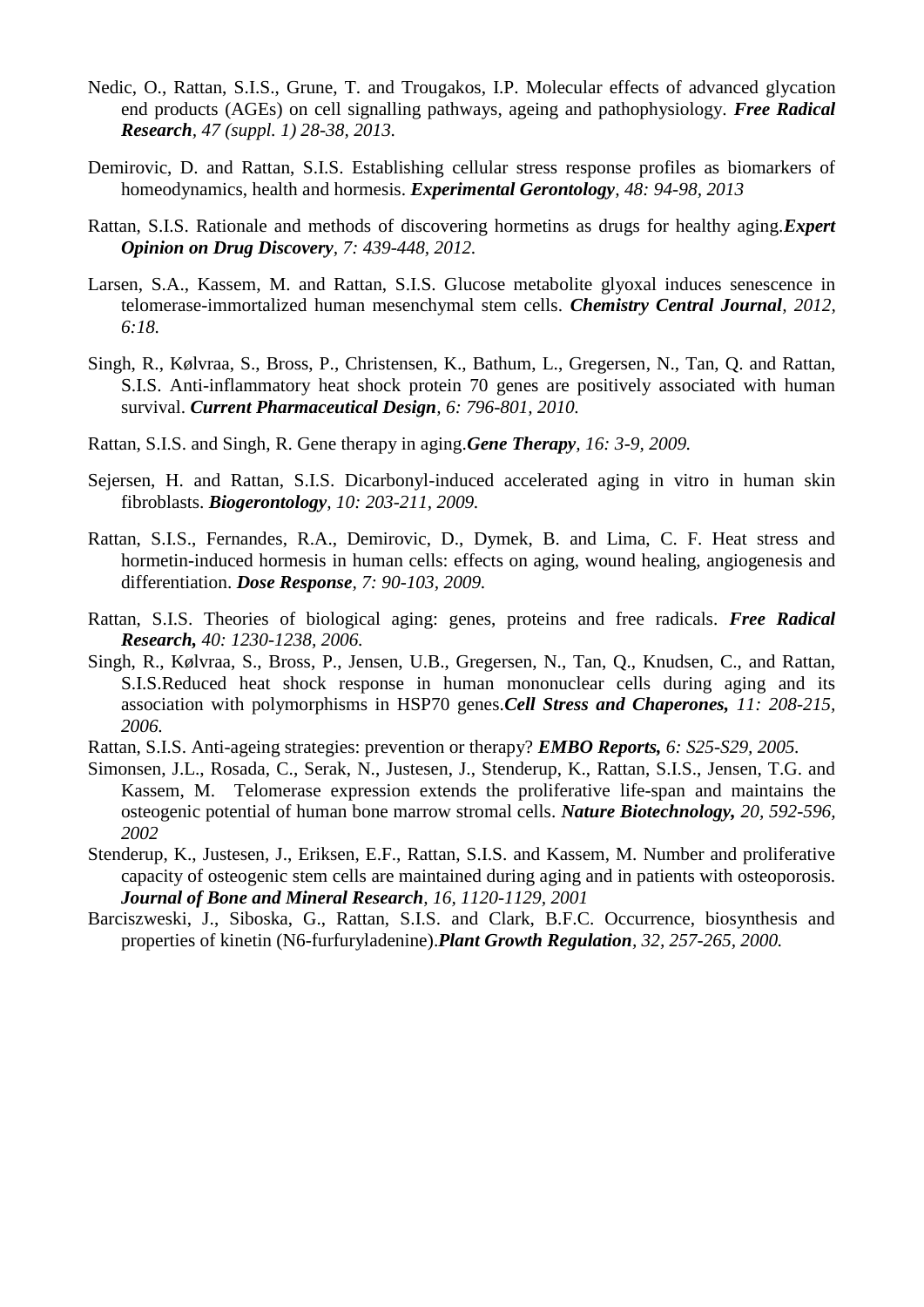### **CV of Host Faculty:**

**Work Address:** 

**Prof. Gurcharan Kaur, Medical Biotechnology Lab, Department of Biotechnology, Guru Nanak Dev University, Amritsar-143005 Tel.: 0183-2258803 Ext. 3176 Email:** [kgurcharan.neuro@yahoo.com](mailto:kgurcharan.neuro@yahoo.com)



**Specialization:** Molecular Neuroscience: Neuroregeneration and Neuroprotection

### **Educational Qualifications and Teaching/Research experience:**

| Degree/Diploma        | University/Institution | Year |
|-----------------------|------------------------|------|
| B.Sc. (Honors School) | GN.D.U., Amritsar      | 1978 |
| M.Sc. (Honors School) | $--do--$               | 1979 |
| Ph.D.                 | J.N.U., Delhi          | 1984 |
| Post Doc              | <b>AIIMS</b>           | 1985 |

### **Teaching experience of >32 years and currently teaching Immunology, Animal Cell Culture, Medical Biotechnology**

### **Research experience of >37 years in Neuroscience and Medical Biotechnology**

### **Awards, Honours and Professional recognition:**

### **a. Awards and Honours:**

- Fellow, Indian Academy of Neurosciences (2011)
- U.GC. Young Scientist Career Award (1993)
- Vice President of Indian Academy of Neurosciences (2017-19)
- Member Editorial Board of "Biogerontology" Journal
- Member Editorial Board of "Cellular and Molecular Biochemistry" Journal
- Member Editorial Board of "Annals of Neurosciences" Journal
- Member of DST Expert Committee for Women Scientist Scheme (WOS-A)
- Member of DST 'INDO-US Fellowship for Women in STEMM
- Member of Translational Neuroscience Task Force of 'Indian Council of Medical Research'
- Member of Biogerontology Expert Group of 'Indian Council of Medical Research'
- Member of DBT-Neurobiology Expert Group
- Member, Academic Council, NBRC, Manesar
- Co-Chairperson, Research Advisory Committee, Amritsar Medical College
- Member Task Force, DBT Star College Scheme
- Vice-President, Society for Neurochemistry, India (2008-2011)
- Executive member, Society for Neurochemistry, India (2013-2014)
- Executive member, Indian Academy of Neurosciences (2008-2012)
- Executive Member of Association of Gerontology (India) (2009-2011)
- **Research Grants** worth about 6.0 Crore availed from National and International Funding agencies like DBT, DST, ICMR, CSIR, AICTE, TWAS-Italy, DBT-AIST, Japan, ICMR-BMBF, Germany, CEFIPRA-France
- Referee: Molecular Neurobiology, Nature Scientific Reports, J Neurochemistry, Brain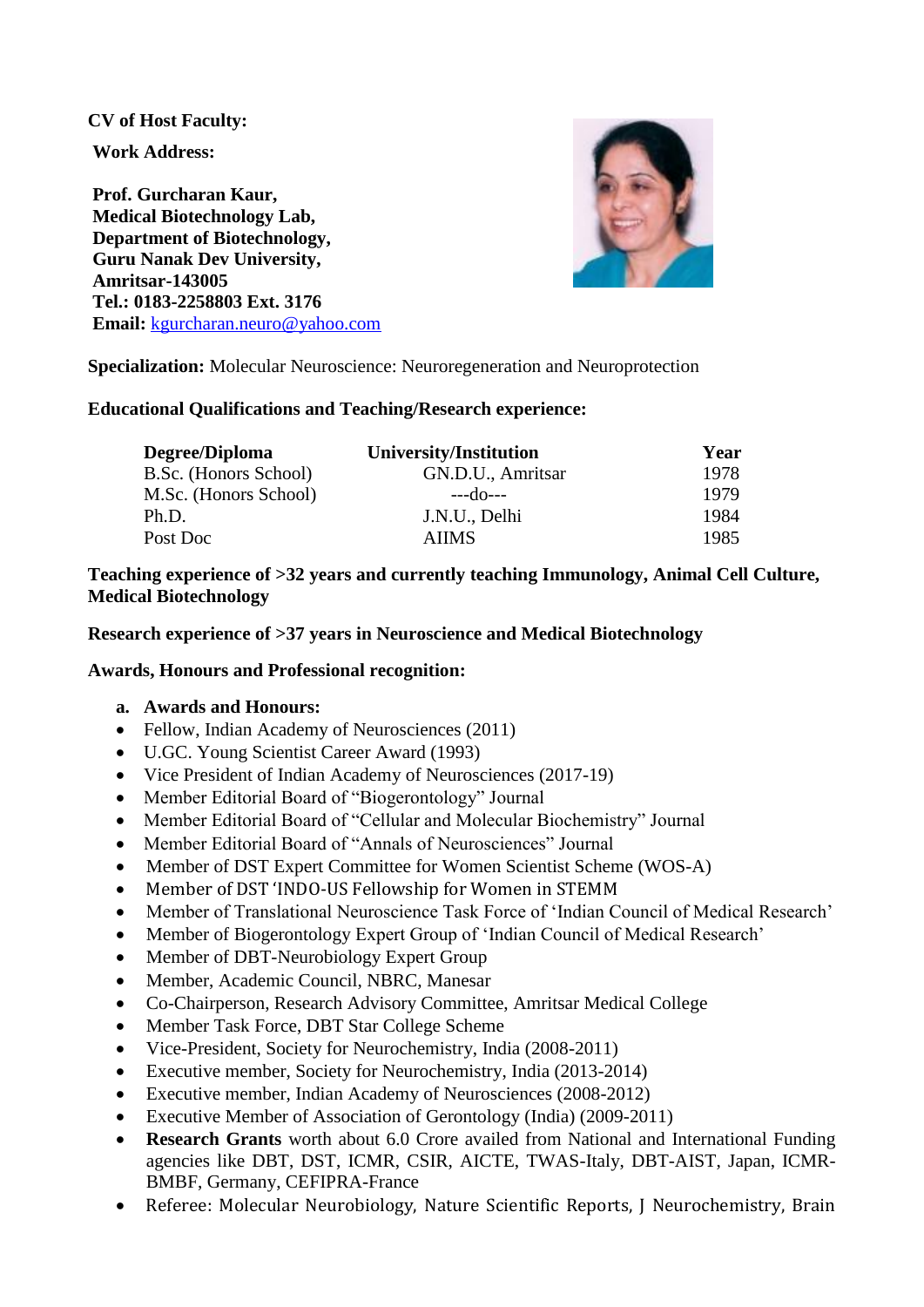Research, Biogerontology, Experimental Neurology, Experimental Gerontology, Indian Journal of Experimental Biology, Rejuvenation Research, IJMR, Brain Research Bulletin, PLoS ONE, eCAM, J Ethnopharmacology, Natural Products Research etc.

**Role of Host Faculty:** Prof. Gurcharan Kaur is the faculty of Medical Biotechnology in the Department of Biotechnology, Guru Nanak Dev University, Amritsar. Prof. Kaur has notable contributions in 'Neurosciences' in the area of Adult Brain Plasticity and Healthy Brain Ageing. She has carried out extensive work on potential Interventions such as (i) Intermittent fasting Dietary Restriction (IF-DR), and (ii) validation of Natural products for neuroregeneration and neuroprotection. Lifelong calorie restriction/DR although in practice for millennia as a powerful tool for healthy aging, but experimental pre-clinical studies in her lab have scientifically validated such imaginative benefits of late onset short term intermittent fasting DR regimen. Her research group has also developed*in vitro* protocols for testing the anti-neuroinflammatory and neuroregenerative potential of natural products. **Host faculty has a well established Medical Biotechnology Research lab and will be responsible for coordinating the course proceedings as well as taking few lectures as listed in the course details.**

### **Selected Publications of Host Faculty (100+ Research Publications in peer reviewed journals):**

Taranjeet Kaur, **Gurcharan Kaur** (2017) *Withania somnifera* as a potential candidate to ameliorate high fat diet-induced anxiety and neuroinflammation. *J. Neuroinflammation*, 14(1), 201 doi: 10.1186/s12974-017-0975-6

Harpal Singh, Taranjeet Kaur, Shaffi Manchanda, **Gurcharan Kaur** (2017)Intermittent fasting combined with supplementation with Ayurvedic herbs reduces anxiety in middle aged female rats by anti-inflammatory pathways. *Biogerontology* 18(4): 601-614.

Muskan Gupta and **Gurcharan Kaur** (2016) Aqueous extract of *Withania sominifera* leaves as potential anti-neuroinflammatory agent: a mechanistic study. *J Neuroinflammation* 22; 13 (1):193. doi: 10.1186/s12974-016-0650-3.

Rachana Mishra, Shaffi Manchanda, Muskan Gupta, Taranjeet Kaur, Vedangana Saini, Anuradha Sharma and **Gurcharan Kaur** (2016) Tinospora cordifolia as a potential anxiolytic agent in sleep deprived Wistar rats: a mechanistic perspective. *Scientific Reports* 6:25564. doi: 10.1038/srep25564.

Hardeep Kataria, Sushil Kumar, Harshita Chaudhary and **Gurcharan Kaur** (2016) Withania sominifera suppresses tumor growth of intracranial allograft of glioma cells. **Mol Neurobiol**.53(6):4143-58. doi: 10.1007/s12035-015-9320-1.

Rumani Singh\* , Shaffi Manchanda\* , Taranjeet Kaur\* , Sushil Kumar, Dinesh Lakhanpal, Sukhwinder S. Lakhman, and **Gurcharan Kaur** (2015) Middle age onset short-term intermittent fasting dietary restriction prevents brain function impairments in male Wistarrats. *Biogerontology*  16(6):775-88. doi:10.1007/s10522-015-9603-y \* equally contributing authors

Rachana Mishra and **Gurcharan Kaur** (2015) Tinospora cordifolia induces differentiation and senescence pathways in neuroblastoma cells. **[Mol Neurobiol](http://www.ncbi.nlm.nih.gov/pubmed/25280667)**.52(1):719-33

Navjot Shah, Rumani Singh, Upasana Sarangi, Nishant Saxena, Anupama Chaudhary, **Gurcharan Kaur**, Sunil Kaul and Renu Wadhwa (2015) Combinations of Ashwagandha leaf-extracts protect brain-derived cells against oxidative stress and induce differentiation. **PLoS One** 2015 Mar 19;10(3):e0120554.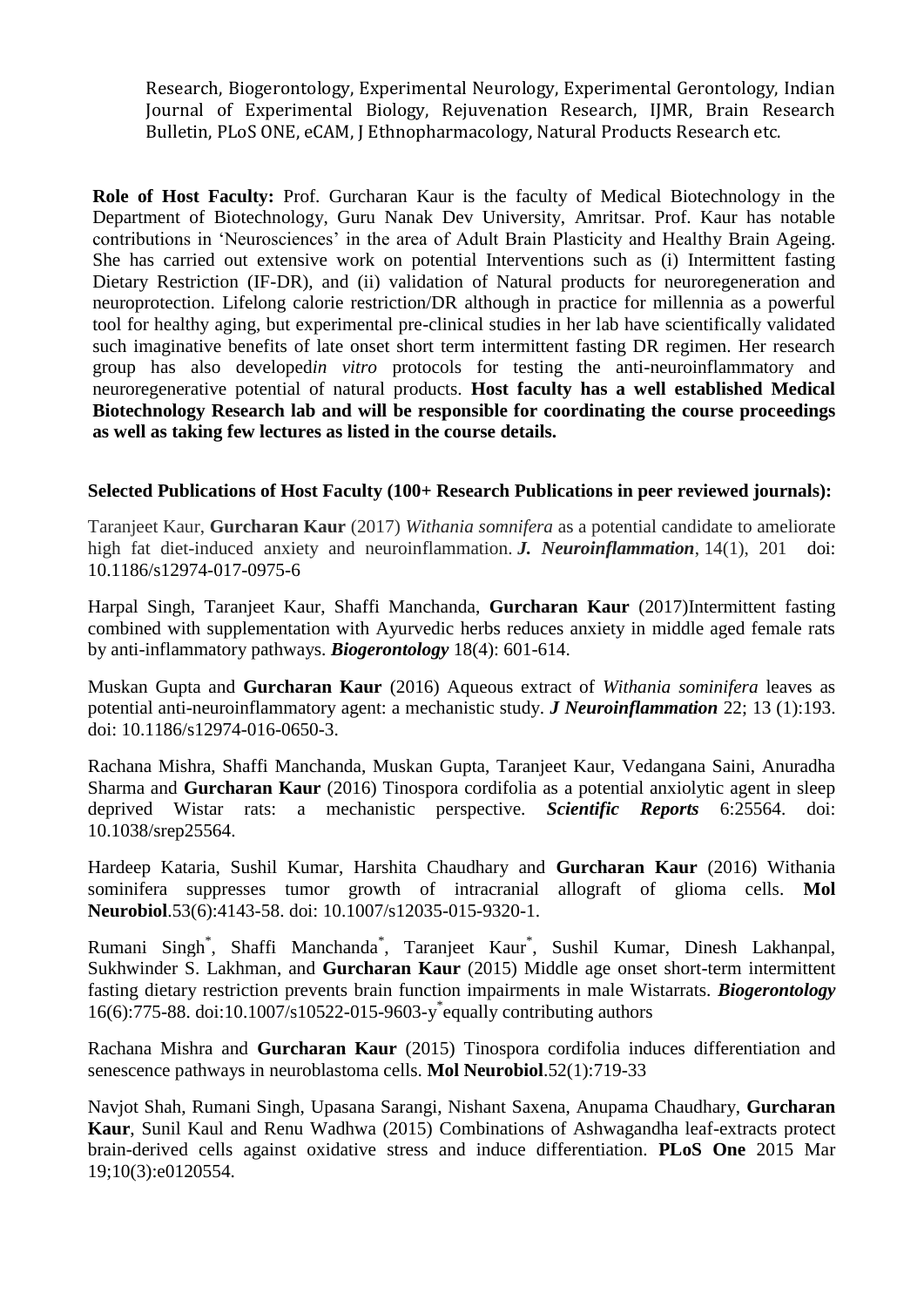Gabriele Loers, Vedangana Saini, Bibhudatta Mishra, Florentia Papastefanaki, David Lutz, Sidhartha Chaudhury, Daniel R. Ripoll, Anders Wallqvist, Sheraz Gul, Melitta Schachner and **Gurcharan Kaur** (2014) Nonyloxytryptamine mimics polysialic acid and modulates neuronal and glial functions in cell culture. **J Neurochem**.128(1): 88-100.

Sushil Kumar and **Gurcharan Kaur** (2013) Intermittent Fasting Dietary Restriction Regimen Negatively Influences Reproduction in Young Rats: A Study of Hypothalamo-Hypophysial-Gonadal Axis. *PLoS One* 8(1):e52416. doi: 10.1371/journal.pone.0052416.

Rachana Mishra and **Gurcharan Kaur** (2013) Aqueous ethanolic extract of *Tinospora cordifolia*as a potential candidate for differentiation based therapy of glioblastomas. **PLoS One** 2013 Oct 24;8(10):e78764

Hardeep Kataria, Sunil C. Kaul, Renu Wadhwa and **Gurcharan Kaur** (2013) Withania somnifera water extract as a potential candidate for differentiation based therapy of human neuroblastoma. **PLoS ONE** 8(1): e55316. doi: 10.1371/journal.pone.0055316.

Rumani Singh, Dinesh Lakhanpal, Sushil Kumar, Sandeep Sharma, Hardeep Kataria, ManpreetKaur, **Gurcharan Kaur**(2012) Late onset intermittent fasting dietary restriction as a potential intervention to retard age associated brain function impairments in male rats. *AGE* 34:917-33.

### **Course Coordinator and Host Faculty: Prof. Gurcharan Kaur**

**Work Address:**

**Prof. Gurcharan Kaur, Medical Biotechnology Lab, Department of Biotechnology, Guru Nanak Dev University, Amritsar-143005 Tel.: 0183-2258803 Ext. 3219 Email:** [kgurcharan.neuro@yahoo.com](mailto:kgurcharan.neuro@yahoo.com)